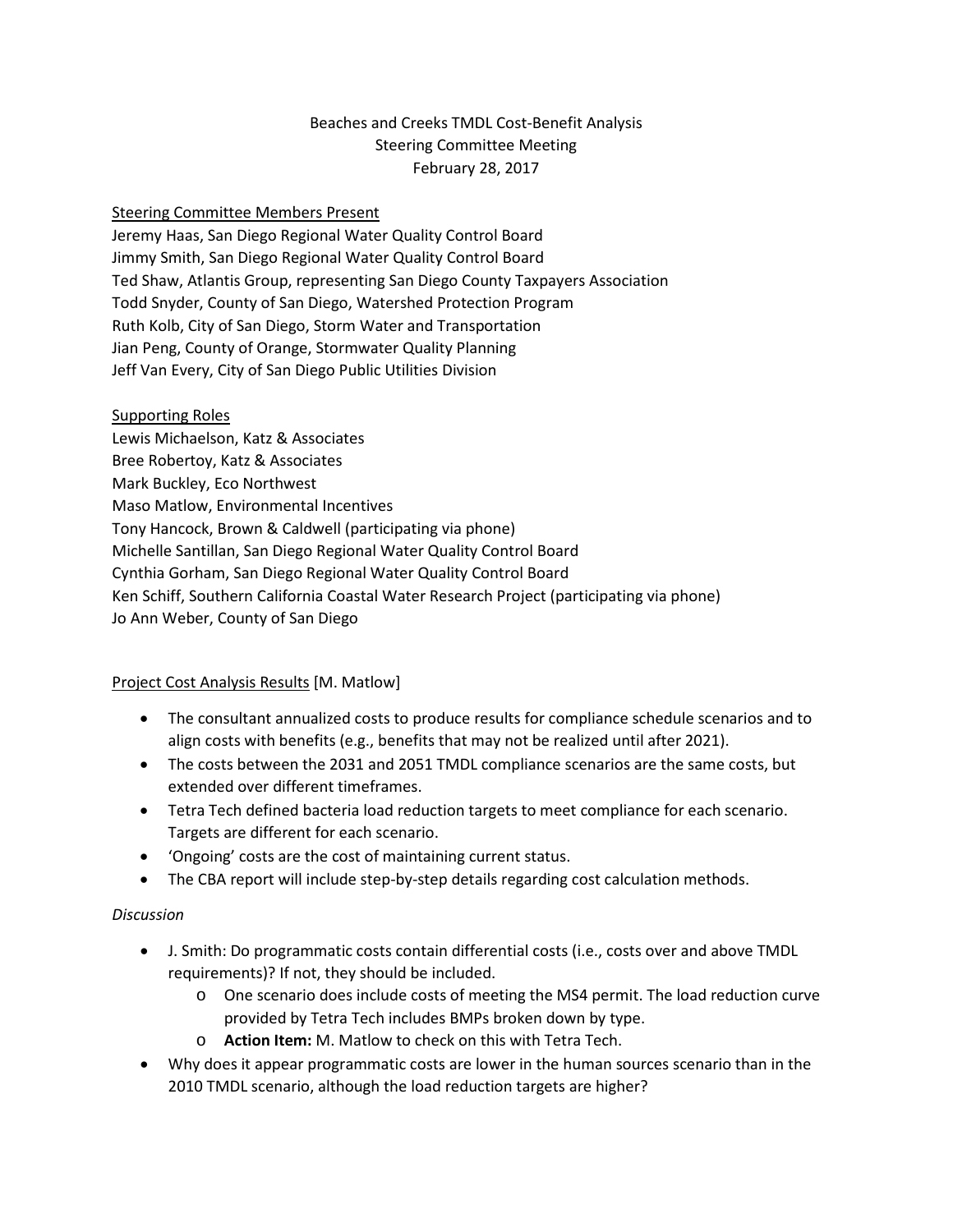- o The 2010 TMDL scenario shows total load reduction. If you assume the costs are the same, then the programmatic portion of human source costs is much lower.
- o T. Snyder: I would think human source costs would not include a lot of things, such as street sweeping, so the two charts would not be directly comparable.
- o J. Peng: A lot of activities for the MS4 permit that we thought control sources of illness are actually only helping indicator bacteria. Some BMPs would not address bacteria, but would address other issues (e.g., trash).
- o **Action Item:** M. Matlow will provide more detail regarding these calculations at either the March 14 teleconference or March 22 meeting.
- J. Smith: Who is responsible for programmatic costs and operation and maintenance costs?
	- o The costs are not broken down.
- Ruth: We need to know the definition of each type of cost. Typically, programmatic costs include a whole barrage of things to address issues, but human source costs include more focused actions (e.g., replacing broken or cracked laterals). We need to understand the fine detail of these costs so elected officials don't think less funding is needed for programmatic costs.
- T. Snyder: The scenario names should be distinct from one another. Change the name of the '2010 TMDL Scenario' to 'Stormwater BMPs,' and change the 'Human Sources Scenario' to 'Human Source BMPs.'
- J. Smith: For the human sources scenario, there is still a background effort by copermittees to address the MS4 permit, which needs to be accounted for as a baseline cost.
	- o This speaks to preferred alternatives that may receive more focus by the committee in the future if the project is extended to the consultant's proposed Phase II.
- For the capital improvement projects scenario, the consultant should indicate in the report why the timeframe for compliance was extended to 2081. Make it explicit that there is no policy change indicating this timeframe.
	- $\circ$  J. Smith: It would make more sense to pick a timeframe that aligns with the most cost efficient date.
	- o R. Kolb: The 2081 date follows the pattern of what EPA does. Explain that this is a routine method for other water utilities.
- T. Shaw: A lot of sewer work has been done over the past few years. The report should show how these functionally stack on top of one another by what is most cost effective.
- J. Smith: I know it isn't possible under the current funding for this project, but it would be great to see all of the scenarios come together and identify a compliance date when the most cost efficiency is achieved.
	- o J. Haas: Regarding finding optimal cost efficiency, I would caution that some compliance targets have different outcomes for recreational use.
	- o M. Buckley: Tetra Tech modeling is optimizing for cost efficiency, but we don't have anything that combines human source with stream restoration and stormwater. Some comparisons could be made.
- J. Haas: This is a one size fits all for multiple watersheds. Would data allow for optimization based on regions? Or, the consultant should inform reader as to how they could discern that.
	- o M. Buckley: The benefits analysis is broken down by watershed (but not beach level).
- 'Annual' and 'ongoing' cost terminology is confusing.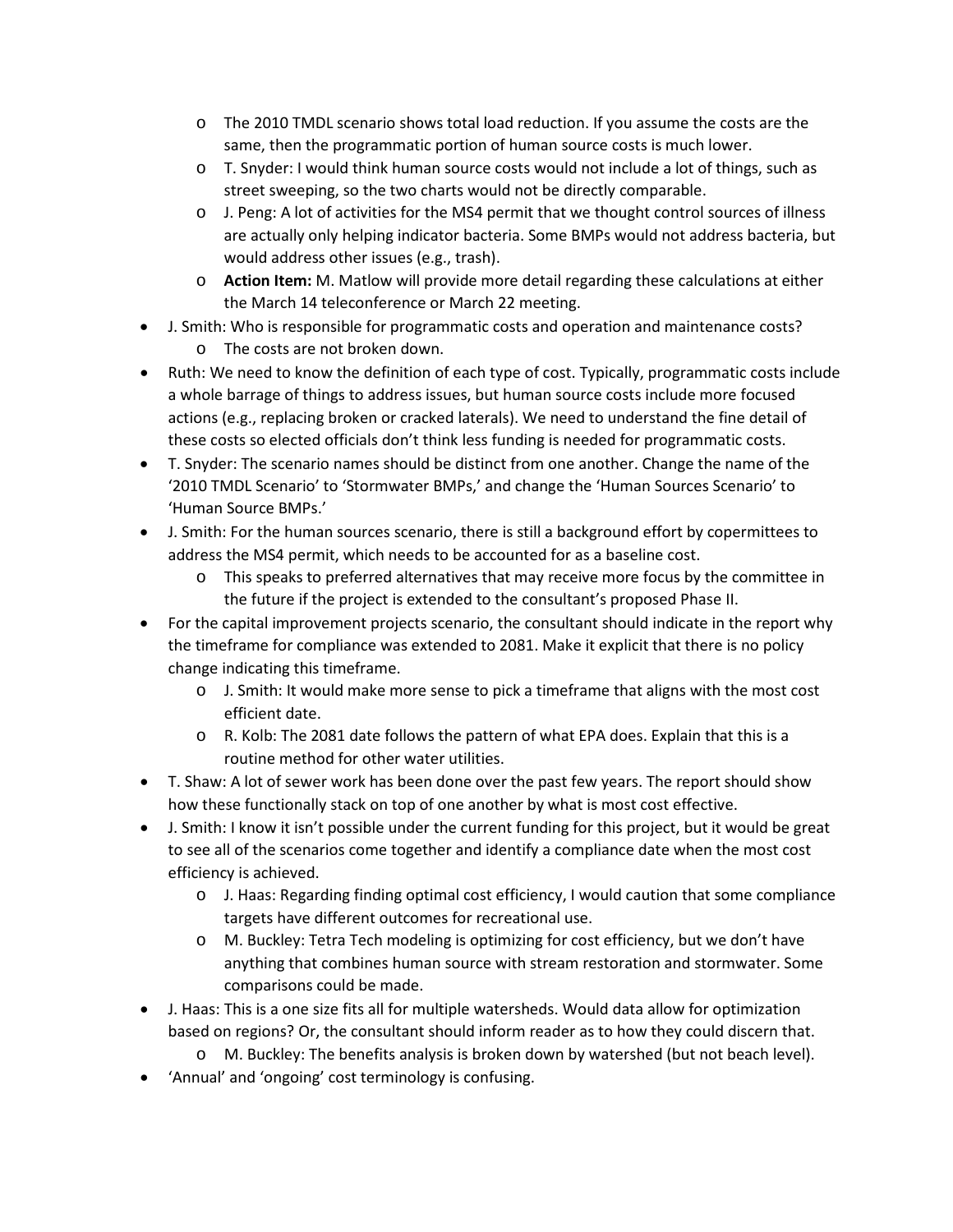• **Action Item:** Make PowerPoint slides and charts more legible (e.g., with more striking color differences).

### Net Benefit Results [M. Buckley]

### *Human Sources*

- There is more uncertainty regarding human source benefits than stormwater benefits.
- Using a Quantitative Microbial Risk Assessment (QMRA) model, the consultant developed load reduction projections to analyze differences in the number of days that it is safe to get in the water, not including the day of a storm event.
- The consultant has not addressed stream restoration benefits yet, but Soller Environmental is working on it. Daily data are not available, so the model will be based on proportions.
- One issue the consultant is facing is considering illness beyond gastrointestinal illness (GI). There is an ongoing conversation about how specific the analysis can go (e.g., sewer vs transient camp sources). The report will include the boundaries of where scientists are comfortable. The background baseline doubles when moving from analyzing only GI to analyzing all illnesses.
	- o J. Smith: For the compliance timeline scenarios, the analysis can include other illnesses. Under human source scenarios, the report cannot include other illnesses. The report should look at relative differences between all illnesses and GI.
	- o Based on the data, Soller is uncomfortable using the QMRA model for that. They are going to model GI first, then all illnesses and finally take the difference. The report will also talk about other illnesses.
	- o J. Peng: There is a correlation present for more than GI, but it could be a haphazard correlation, not causation.
	- o T. Snyder: The QMRA doesn't have data to show relationships between other exposures.
	- o J. Haas: This is anecdotal, but a physician recently asked me when I was in the water last. She said she sees a lot more instances of people with infections from beach water exposure as opposed to GI.
- **Action Item:** Update the presentation charts to explicitly show/say whether GI or other illnesses are shown.
- **Action Item:** Present more information to the committee regarding J. Soller's concerns.

### *Stream Restoration*

- Total benefit ranges are high when talking about habitat values, but there are disparate values among scenarios.
- The consultant doesn't have water quality benefits data for stream restoration yet.
- T. Snyder: Is the difference based on literature values?
	- o It is based on literature and anecdotal costs of how expensive restoration has been in the area. The biggest issue is scarcity (i.e., residents feel habitat is scarce). The results are over time, but the values are large.
- T. Snyder: Why wouldn't costs be of the same magnitude?
	- o The benefits are in terms of avoided costs. The range is context-specific.
- J. Smith: What is the timeframe for this scenario?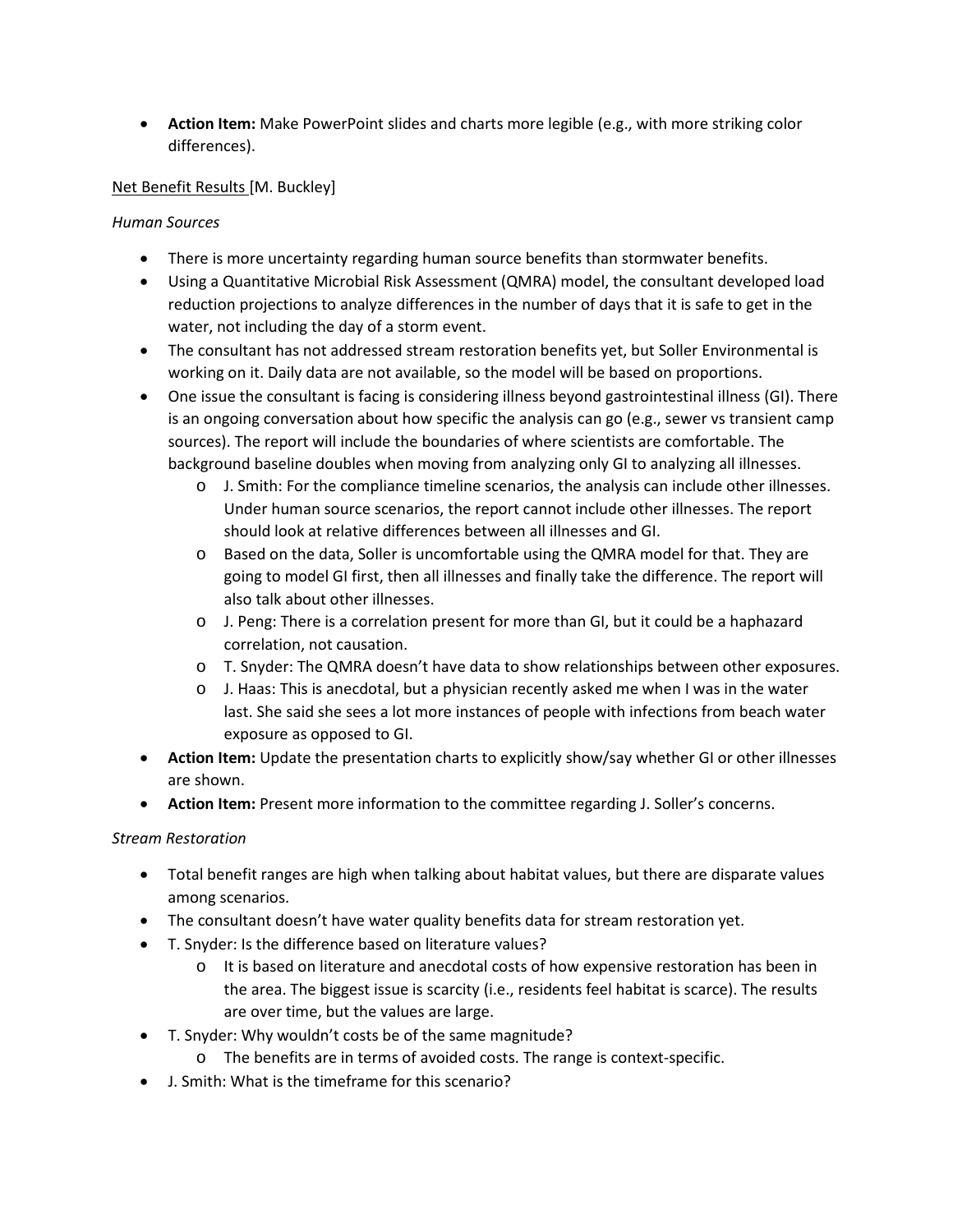- o This is a 40-year timeframe. The consultant needs to standardize timeframes among scenarios still.
- T. Shaw: There is a definite value in stream restoration, but I'm struggling with the context. My experience is related to mitigation banks for which there are certain costs per acre that are then sold. What you pay for is what the market will bear. Just because the City will pay a certain amount per acre, doesn't mean it will be valued at that amount. Then, there are ongoing costs to consider. There is a benefit to someone looking at it, but how do you value something based on proximity. I'm uncomfortable with the amount of information we know versus what we don't know.
	- o M. Buckley: The analysis will show a range. Credits bought by the City are demonstrating the benefit outweighs the cost. It's not directly comparable, but it is relatable. The alternative is taking broader values of willingness to pay, but I'm more uncomfortable with that because it is more context-specific.
	- o T. Shaw: My understanding of mitigation credits is that there is an impact being mitigated. It is a function of the permit, not necessarily buying credit for benefit.
	- o M. Buckley: Locally, one would have the ability to offset costs by buying mitigation credits, which would make this alternative cheaper.
	- o J. Haas: A city looking to restore areas may have significant cost savings. I understand and agree with the idea that it is dangerous to look at costs and benefits based on the permit. The report could include grant funds earmarked for stream restoration irrespective of the compliance setting. The application of those funds gets a certain amount of restoration area, which could give a better benefit per acre.

### Human Source Scenario Methodology [T. Hancock]

### *Transient Benefit and Health Effect Quantitative Valuation*

- The analysis includes exposures in San Diego River and undiluted concentrations for about 300 exposures per wet day. This assumes 100 percent of the population along the River is exposed each day. The consultant is still researching other watersheds with transient populations to include.
- The study focuses on use benefits as opposed to recreation benefits. While there is a very small benefit, by examining this issue explicitly, the study will address any concern that the CBA report neglected transient populations.
- J. Smith: There is mass loading outside the San Diego River in the flood plain, which is mobilized during wet weather events. Was that considered in the study?
	- o The consultant doesn't have any data for those concentrations. There needs to be some rationale for it.
	- o K. Schiff: In the event that there is a buildup released during a storm event, equilibrium would be reached within a day or two.
- **Action:** The committee approved using a higher estimate of the exposed population to represent other watersheds besides the San Diego River, assuming there is sufficient detail in the report regarding process and reasoning.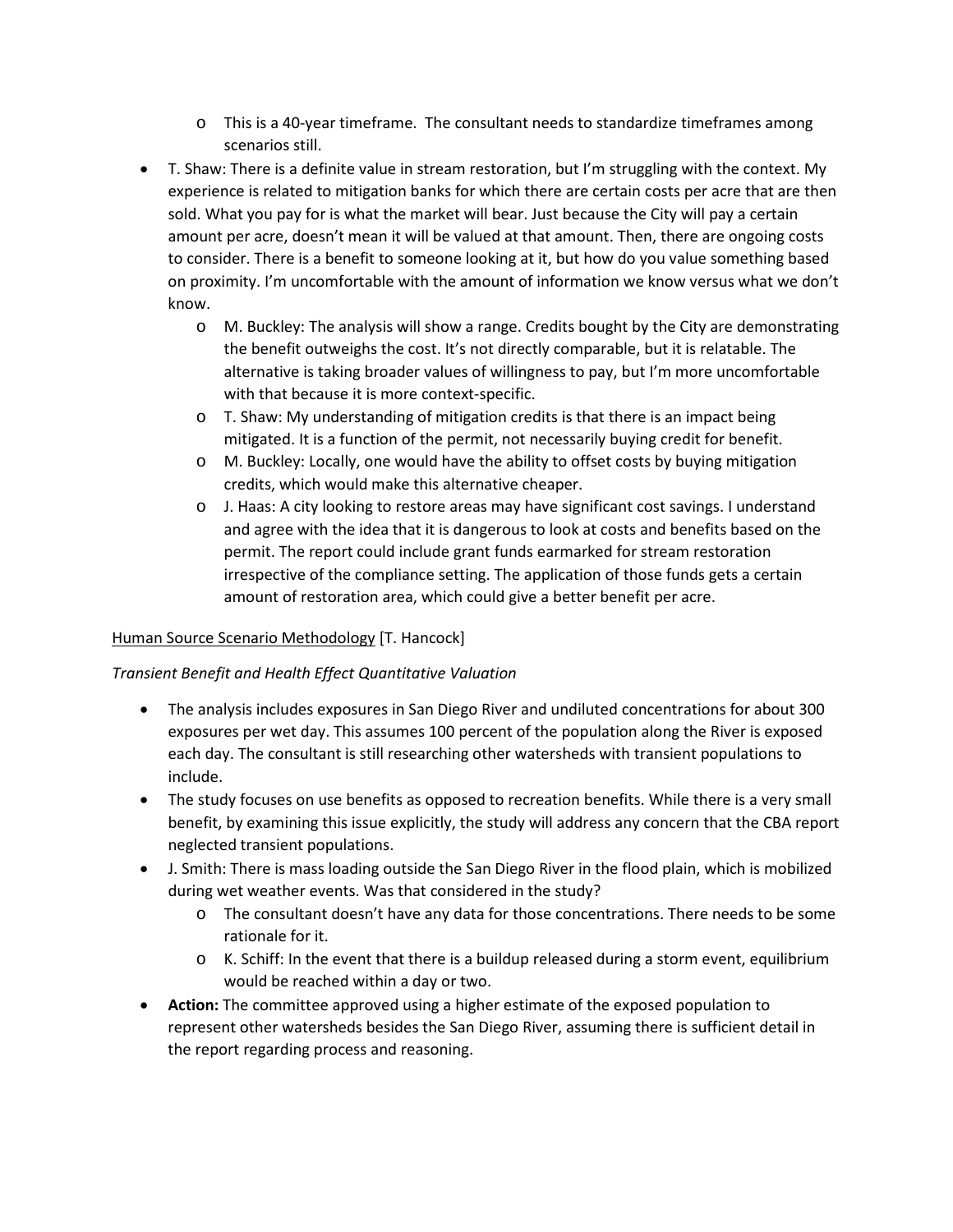#### *Impact of Non-Spill Reservoirs on Scenario Results*

- The consultant revised the watershed boundaries based on comments from the committee regarding reservoirs which typically do not release water into their drainages, eliminating certain areas.
- Peñasquitos and Miramar are labeled separately on the map because they have two different hydrologic subareas.
- One small portion of Peñasquitos was removed, as it is not included in the TMDL. Mission Bay and the Rose Creek watershed were also removed for the same reason.
- **Action:** The new boundaries were approved by the committee.

### *Scenario Results without Large Sewer Spills*

- If sewer spills over 1 million gallons were treated as outliers and removed, the annual spill volume would be reduced, but the change to the model would not be significant.
- **Action:** The committee opted to leave spills over 1 million gallons as part of the analysis.

## *Sewer Leakage Volume Tables*

- The consultant calculated the estimated amount of leakage from the sewage system based on a method used by Berkeley. The number is the total amount of load from sewage leaks, not necessarily the amount entering receiving waters.
- The resulting number seems high, but available data don't support revising it. The consultant recommends further literature review.
- R. Kolb: Were the data supplied by Orange County used?
	- o Those resulted from a measurement at a pipe joint, so it was not possible to use the data for the total length of pipes in the system.
- R. Kolb: Do we know how much sewage is processed in this system? What percentage is the leakage of the total amount processed?
	- o The leakage is about 4 percent of the total capacity of the Point Loma processing center.
- J. Peng: Based on my conversation with a sewage expert, sewer pipes tend to leak, but due to the design of the trench most of it would be contained. Some load can migrate, but it can only get to water ways through overflow or when a pipe crosses a waterway or stormwater pipe. We need more information.
- R. Kolb: What is the infiltration rate during storms? If something comes in, it can go out.
	- o The infiltration rate could be three to four times more during a storm.
	- o J. Peng: There is a 50 percent increase in Orange County.
- **Action:** T. Hancock will adjust calculations to only include wet weather days and present revisions to the committee at the March 14 teleconference.

# Technical Advisory Committee Process [K. Schiff]

- The Technical Advisory Committee (TAC) is scheduled to meet April 10 and 11 to review and comment on the draft CBA.
- K. Schiff prepared questions for the TAC, which were reviewed and approved by the committee. When addressing the level of uncertainty in the results of the CBA, K. Schiff will direct the committee to provide related examples and specifically address how uncertainty was handled.